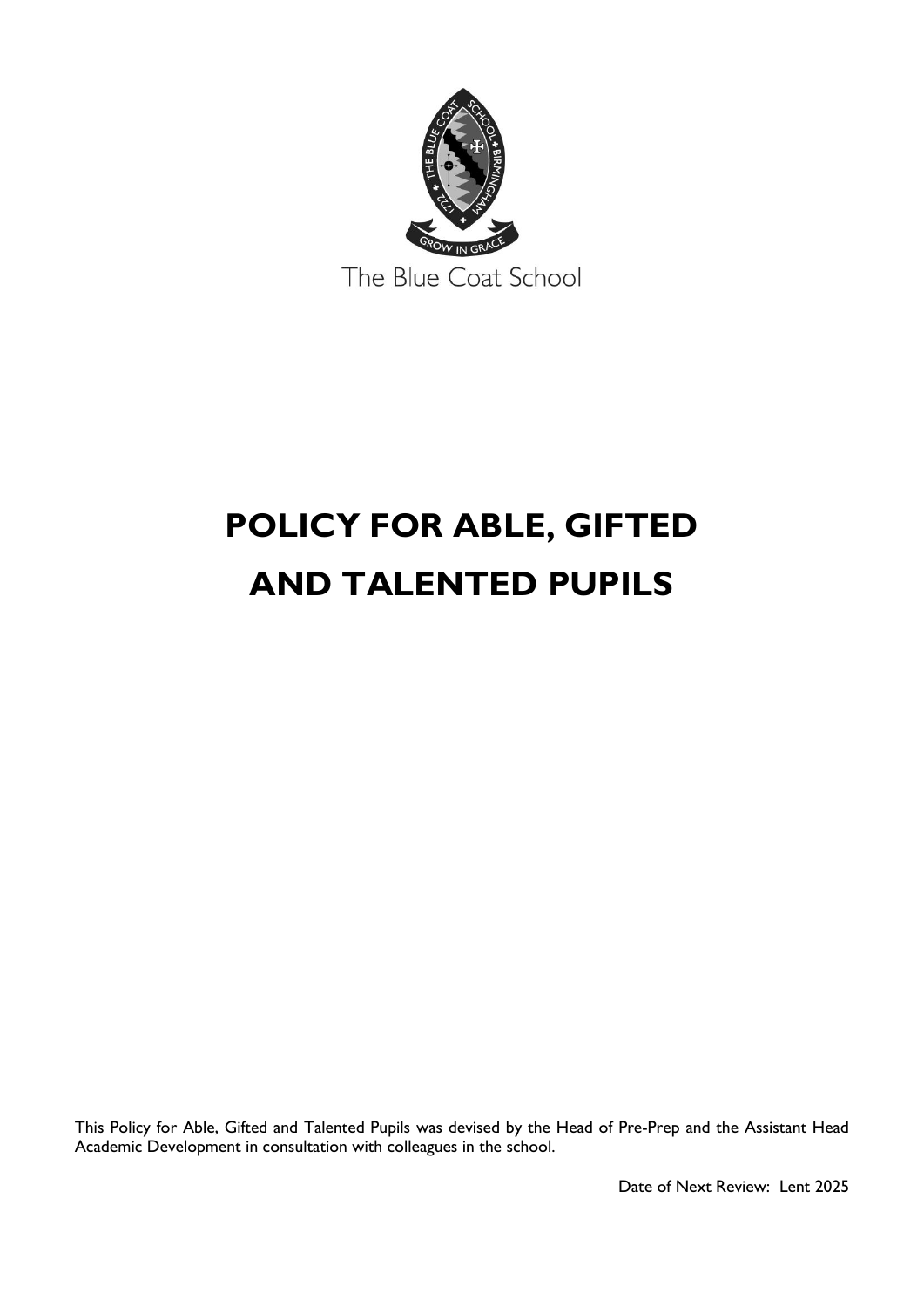## **The Blue Coat School Birmingham Limited**

## **POLICY FOR ABLE, GIFTED AND TALENTED PUPILS**

## **1. INTRODUCTION**

**1.1**

The Vision of The Blue Coat School is to provide: 'Limitless learning for tomorrow's achievers.'

# **1.2**

The Mission and Aims are to:

- Nurture a spirit of fun, adventure and curiosity in a supportive and caring Christian community;
- Provide exceptional learning opportunities for every child through innovative and dynamic teaching;
- Champion versatile, creative risk-takers prepared for a changing world.

## **1.3**

The Blue Coat School Policy for Able, Gifted and Talented Pupils applies to all children in the school including those in the Early Years Foundation Stage (Nursery and Reception).

# **2. AIMS**

**2.1**

Staff at The Blue Coat School aim to ensure that children who are achieving, or have the potential to achieve, significantly in advance of the average for their year group:

- are identified
- have their potential realised through work that is matched to their needs
- are given opportunities to develop their skills and talents
- have their emotional and social needs considered alongside their intellectual needs
- have their progress monitored
- are supported by appropriately trained staff
- have their parents involved in the educational process (as appropriate)
- are prepared for the opportunities, responsibilities and experiences of life.

# **3. DEFINITION**

#### **3.1**

The following definitions are used to identify Able, Gifted and Talented pupils at The Blue Coat School:

- Able those who achieve, or have the ability to achieve, above average (compared with the attainment of other children in their year group at The Blue Coat School).
- **Gifted** Gifted refers to pupils whose cognitive abilities, processes and problem-solving ability are exceptional. Pupils in this category are exceptionally able in English, humanities, maths, science, computing or Modern Languages.
- **Talented** those with exceptional ability in art, technology, music, drama, PE or in any sport.

## **3.2**

In addition it is expected that:

- The Able, Gifted and Talented cohort will comprise of  $5 10\%$  of pupils in each year group
- The pupils identified in the cohort will be achieving, or have the potential to achieve, significantly in advance of the average for their year group at The Blue Coat School.
- The Able, Gifted and Talented children will achieve Headmaster's Honours in the BCS Blue in certain strands in years 2, 4 and 6.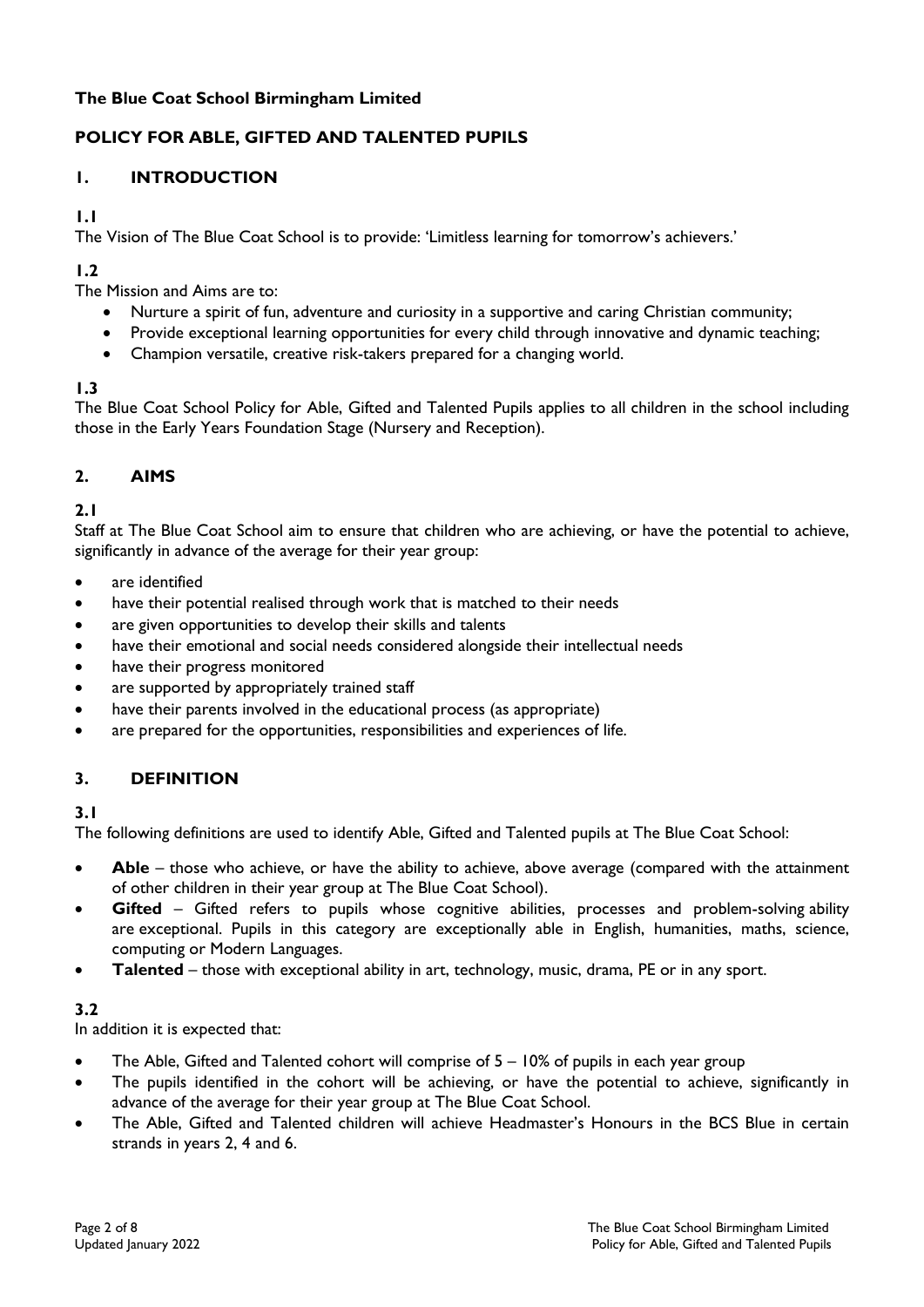## **3.3 Equal opportunities**

Children for whom English is an Additional Language and pupils with learning difficulties or disabilities are given equal access to identification. Gender, ethnic backgrounds or socio-economic backgrounds do not influence identification.

## **4. IDENTIFICATION AND REGISTERS**

#### **4.1 General Identification**

Staff at The Blue Coat School adopt the following procedures to identify Able, Gifted and Talented children:

- Analysis of whole school assessment data as part of the school assessment cycle
- Analysis of The BCS Blue (Headmaster's Honours strands)
- Monitoring of individual pupil rates of progress over time
- Teacher identification supported by observation
- Scrutinising the agreed subject specific characteristics (Appendix A).

#### **4.2 Specific Identification in the EYFS**

A child's abilities in the EYFS are most likely to be accurately recognised through careful observation and record keeping. Some useful approaches to identifying Able, Gifted and Talented young children are found when staff:

- Look for unexpected and surprising responses
- Look for persistence and precision in play activities
- Look for the ability of a child to reflect upon experiences in greater depth than his or her peers
- Look at how children perform in different contexts
- Look out for children who easily interpret the clues and codes in the world around them
- Look out for children who are curious and motivated to find out information or learn new skills for themselves.

#### **4.3 Specific Identification in Pre-Prep and Prep**

An Able, Gifted and Talented pupil in Pre-Prep and Prep may:

- Be a good all-rounder
- Be a high achiever in one specific area of learning
- Be an excellent/advanced reader who demonstrates an understanding beyond his/her chronological age
- Be articulate or verbally fluent
- Give quick intelligent verbal responses
- Possess an extensive general knowledge
- Retain/recall information with ease, demonstrating rapid learning
- Show a mature interest in topics outside of the curriculum
- Communicate well on an adult level
- Have a range of interests
- Show unusual and original responses to problem-solving activities
- Be logical
- Show greater independence in developing areas of interest
- Have strong considered views and opinions
- Have a lively and original imagination
- Show a strong sense of leadership

#### **4.4**

Staff should bear in mind that a child with particular abilities:

- May sometimes become easily bored and frustrated
- May not always have well-developed emotional and social skills
- May prefer the company of adults to other children
- Prefer verbal to written activities
- Be very sensitive and show a greater awareness of others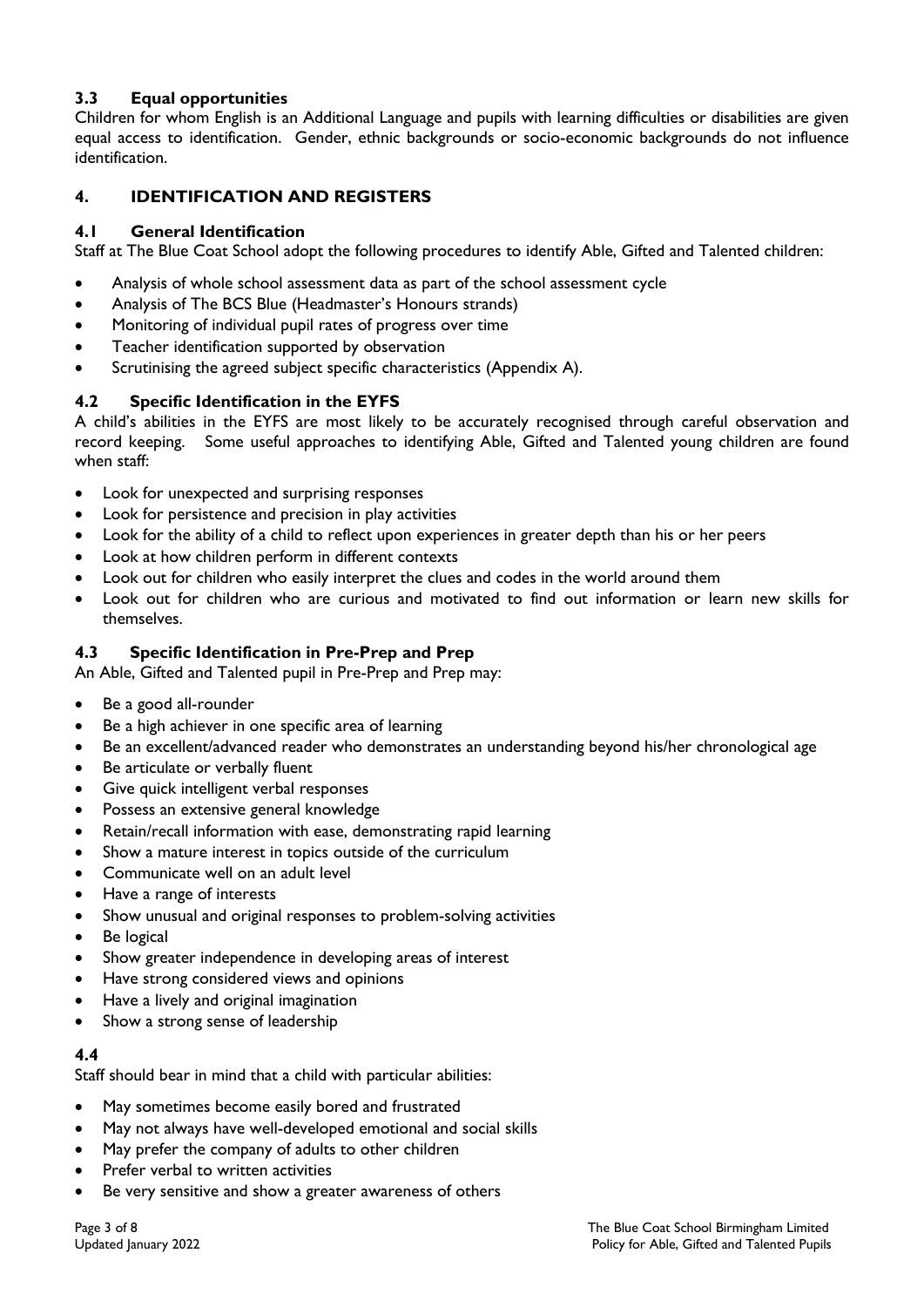- Focus on their own interests rather than on what is being taught
- Have limited interpersonal skills
- Have a short attention span
- Be easily bored by what they perceive as routine tasks.

#### **4.5 Register**

The names of pupils who are identified as being Able, Gifted and Talented according to the definitions set out in 3.1 are recorded on a register. This register is maintained for the purposes of identifying pupils for curriculum opportunities, for staff information and for monitoring purposes. The register is reviewed at least termly. A pupil may or may not remain on the register for the duration of his or her time at the school.

## **5. PROVISION FOR ABLE OR GIFTED CHILDREN**

## **5.1**

Staff aim to provide a broad and balanced curriculum that encourages all children to pursue and develop their individual interests and abilities. For the majority of children identified as Able or Gifted, provision will be made as part of the normal curriculum planning and differentiation. All classrooms provide an effective learning environment. For Able or Gifted children this may include the use of open-ended questioning, structured and flexible group work and debate or investigative work. Enrichment homework in Prep provide further opportunities for extension and challenging work.

## **5.2**

The curriculum is designed to enhance all children's experiences, as well as those who are Able, Gifted and Talented. A range of visiting speakers, workshops and trips are arranged which extends the learning outside the normal classroom environment. This may include Off The Page History days, The Young Shakespeare Company, Maths Challenge, The Puzzle Company, theatre visits and author visits. Information about our cocurricular and extra-curricular activities can be found on the school website.

## **5.3**

In Prep the children are set for Maths in Years 3 to 6 and for English in Years 5 and 6.

## **5.4**

Additional support in class is sometimes provided for individual children. This may include additional learning tasks for extension work, additional time with subject co-ordinators, or one-to-one or small group work with the teacher.

#### **5.5**

Outside of the classroom leadership opportunities are offered to Able, Gifted and Talented children to develop their skills in certain curriculum areas. These opportunities include Digital Leaders, Science Ambassadors, Eco-Committee and Librarians.

#### **5.6**

In very exceptional circumstances support from external support agencies such as an educational psychologist or a LA adviser may be sought.

## **6. PROVISION FOR TALENTED CHILDREN**

#### **6.1**

The staff aim to provide an appropriate curriculum for talented children when planning lessons and activities.

## **6.2**

Challenging and enrichment opportunities are provided in sport to extend talented pupils' experiences. Information about these opportunities can be found on the school website.

#### **6.3**

In Prep, TED (Thinking, Exploring, Doing) in Years 5 and 6 provides children with particular talents with specific provision to further develop them in areas such as photography, art, sport, debating, drama and science.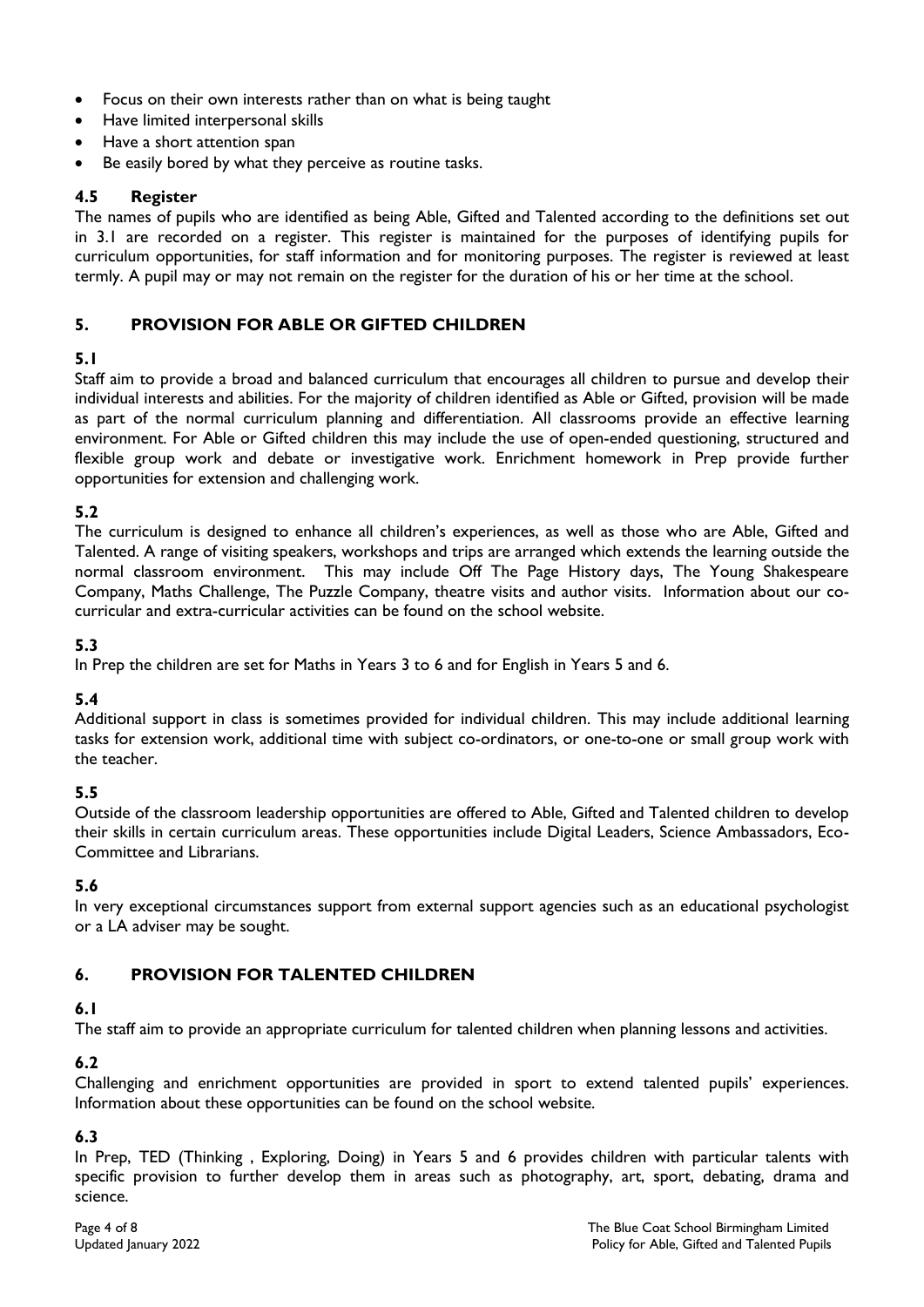## **6.4**

Children have the opportunity to take part in a wide range of curricular and co-curricular activities and trips. In Pre-Prep this includes: football, cricket, dance, golf, hooping, rugby, swimming and tennis; drama, Spanish and speech; chess; create stations; choir, music makers, music theory, recorders, individual Music lessons and various ensembles; and science. In Prep this includes swimming, football, gymnastics, rugby, golf, judo, ballet, speech, drama, science, hockey, Art and Craft club, Computing club, chess, choir, orchestra, various musical ensembles, music theory and individual Music lessons. All pupils have access to various aspects of this provision, but children with a particular talent are encouraged to attend sessions that would be especially beneficial.

## **7. TRANSITION**

#### **7.1**

Information about Able, Gifted and Talented children is transferred to teachers when the children move to a different class, group or set to ensure that there is continuity and progression in curriculum provision. A liaison meeting may take place when a child is transferring to another school and all relevant information will be forwarded.

#### **8. THE ROLE OF ASSISTANT HEAD ACADEMIC DEVELOPMENT**

#### **8.1**

The Assistant Head Academic Development co-ordinates the register of pupils who are identified as being Able, Gifted and/or Talented in Pre-Prep and Prep. Good classroom practice in teaching children identified as Able, Gifted or Talented is demonstrated and disseminated and support is provided to colleagues as necessary. The register of children identified as Able, Gifted and/or Talented is updated termly based on information provided by teaching staff. This register is kept on the school Management Information System.

#### **8.2**

The provision for Able, Gifted and Talented children is monitored by the Assistant Head Academic Development, the Head of Pre-Prep and Assistant Head Teaching and Learning. Various strategies for reviewing the provision are utilised, including data analysis and discussions with pupils, staff and parents (as appropriate).

#### **8.3**

In Prep, the Assistant Head Academic Development co-ordinates the Challenge Club programme (English and maths) and the Masterclass programme (Creative Arts, Humanities, MFL and STEM) which involve select children in Years 3-6. Challenge Clubs take place weekly; Masterclasses take place termly.

## **9. RELATED POLICIES**

#### **9.1**

This Policy should be read in conjunction with the Teaching and Learning Handbook and the whole school policies for SEND, Equal Opportunities, and EAL.

#### **10. POLICY REVIEW**

#### **10.1**

This Policy will be reviewed every three years, or before if necessary. It will be presented to the Governors' Teaching, Learning and Curriculum Committee for approval. The minutes of this meeting will be presented to the Governors.

#### **10.2**

This Policy is available for parents in Main Reception, the Pre-Prep Office and on The Blue Coat School website.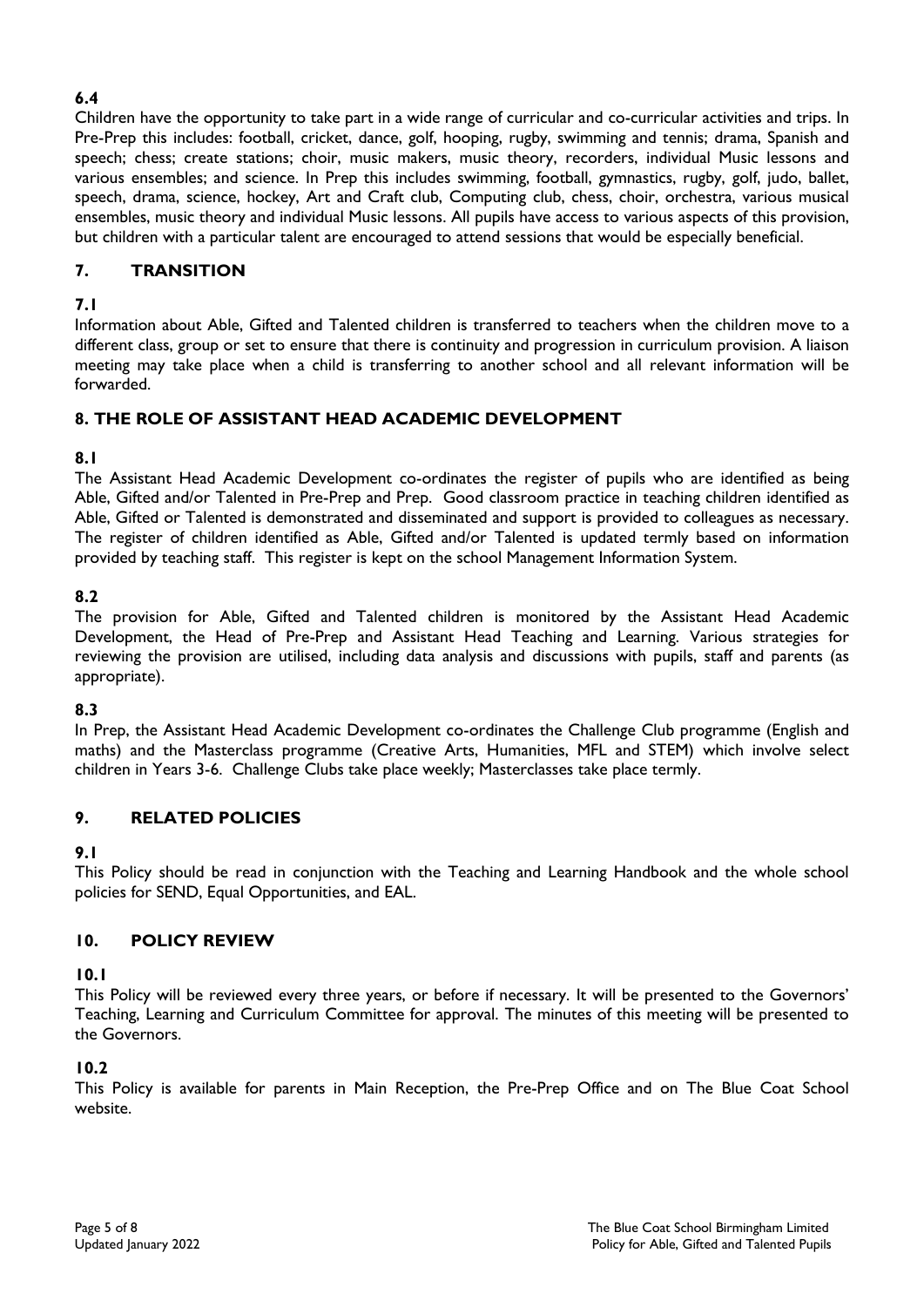# **Appendix A**

| <b>Subjects</b>                         | Characteristics which can be used to recognise Able, Gifted or Talented                                                                                                                                                                                                                                                                                                                                                                                                                                                                                                                                                                                                                                                                                                                                                                                                                                                                                                                                                                                                                                                                                                                                                                                                                                                                                                                                                                                                                                                   |
|-----------------------------------------|---------------------------------------------------------------------------------------------------------------------------------------------------------------------------------------------------------------------------------------------------------------------------------------------------------------------------------------------------------------------------------------------------------------------------------------------------------------------------------------------------------------------------------------------------------------------------------------------------------------------------------------------------------------------------------------------------------------------------------------------------------------------------------------------------------------------------------------------------------------------------------------------------------------------------------------------------------------------------------------------------------------------------------------------------------------------------------------------------------------------------------------------------------------------------------------------------------------------------------------------------------------------------------------------------------------------------------------------------------------------------------------------------------------------------------------------------------------------------------------------------------------------------|
|                                         | pupils                                                                                                                                                                                                                                                                                                                                                                                                                                                                                                                                                                                                                                                                                                                                                                                                                                                                                                                                                                                                                                                                                                                                                                                                                                                                                                                                                                                                                                                                                                                    |
| <b>Computing</b>                        | Uses technology safely, respectfully and responsibly on a variety of platforms<br>٠<br>Evaluates online information for reliability and understands the importance of acknowledging<br>$\bullet$<br>sources and respecting copyright<br>Displays persistence and flexibility when designing, writing and debugging programmes with a<br>$\bullet$<br>willingness to try different methods and experiment; prepared to take risks                                                                                                                                                                                                                                                                                                                                                                                                                                                                                                                                                                                                                                                                                                                                                                                                                                                                                                                                                                                                                                                                                          |
|                                         | Uses and understands appropriate technical vocabulary<br>$\bullet$<br>Considers critically the status quo and thinks creatively about future technological advances<br>$\bullet$<br>Thrives on complexity and innovation<br>$\bullet$                                                                                                                                                                                                                                                                                                                                                                                                                                                                                                                                                                                                                                                                                                                                                                                                                                                                                                                                                                                                                                                                                                                                                                                                                                                                                     |
| <b>Creative Arts</b><br>incl Technology | Creates new designs and/or invents<br>$\bullet$<br>Initiates projects, showing flair in creative interpretation and execution<br>$\bullet$<br>Asks questions and is highly curious<br>$\bullet$<br>Discusses in detail, elaborates<br>$\bullet$<br>Uses materials and techniques confidently and skilfully<br>$\bullet$<br>Wishes to use and explore different media (often in an unconventional way)<br>$\bullet$<br>Uses and understands appropriate art and design vocabulary<br>$\bullet$<br>Is visually sensitive, sees relationships without being told<br>$\bullet$<br>Is critically aware<br>$\bullet$<br>Is an independent worker/thinker and able to grasp new concepts easily<br>$\bullet$                                                                                                                                                                                                                                                                                                                                                                                                                                                                                                                                                                                                                                                                                                                                                                                                                     |
| Drama                                   | Show real flair in interpretation and execution<br>$\bullet$<br>Is creative and musical<br>$\bullet$<br>Will see responsibilities, commitments and tasks through<br>$\bullet$<br>Is keen to learn new skills and broaden horizons<br>$\bullet$<br>Takes part in extra-curricular and outside school drama<br>$\bullet$<br>Leads and supports well<br>$\bullet$<br>Realises their place within a total production                                                                                                                                                                                                                                                                                                                                                                                                                                                                                                                                                                                                                                                                                                                                                                                                                                                                                                                                                                                                                                                                                                          |
| <b>English</b>                          | <b>Speaking and Listening</b><br>Fluently selects and uses structures, styles and registers appropriate to audience and purpose<br>$\bullet$<br>Varies vocabulary and expression with confidence and uses appropriate intonation and<br>$\bullet$<br>emphasis<br>Initiates, sustains and takes a leading role in discussion<br>$\bullet$<br>Listens with sensitivity and is perceptive in understanding<br>$\bullet$<br>Often appreciates subtle humour<br><b>Reading</b><br>Confidently responds to a range of demanding texts, develops ideas and refers to details in<br>$\bullet$<br>aspects of language, structure and presentation<br>Makes apt and careful comparison between texts including consideration of audience, purpose<br>$\bullet$<br>and form<br>Identifies, analyses and distinguishes between argument, fact, opinion and alternative<br>$\bullet$<br>interpretations<br>Often understands implicit meaning and shows insight into understanding of texts<br>$\bullet$<br>Writing<br>Writes fluently, having selected style and vocabulary suitable for the audience and purpose<br>$\bullet$<br>Selects specific features or expressions to convey effects and interest to readers<br>$\bullet$<br>Non-fiction writing is reasoned, coherent and persuasive<br>$\bullet$<br>A range of grammatical constructions and punctuation is used accurately and appropriately<br>٠<br>Paragraphs are well constructed and linked in order to clarify the organisation of writing as a<br>$\bullet$<br>whole |
| <b>Humanities</b><br>including RE       | Shows great interest in and knowledge of places, people, environments and cultures<br>$\bullet$<br>Has an observant and perceptive approach to undertaking tasks involving sources, artefacts,<br>$\bullet$<br>evidence, fieldwork, traditions, rituals, etc.<br>Appreciates concepts such as chronology, humanity, morality, social responsibility,<br>$\bullet$<br>interpretation and evaluation<br>Understands causes, consequences and links between natural processes (e.g. vegetation,<br>$\bullet$<br>climate, soil)<br>Is able to place current issues in the context of the past, as well as make links between local,<br>$\bullet$<br>national and global issues<br>Can talk about continuity, change, similarities and differences<br>$\bullet$                                                                                                                                                                                                                                                                                                                                                                                                                                                                                                                                                                                                                                                                                                                                                                |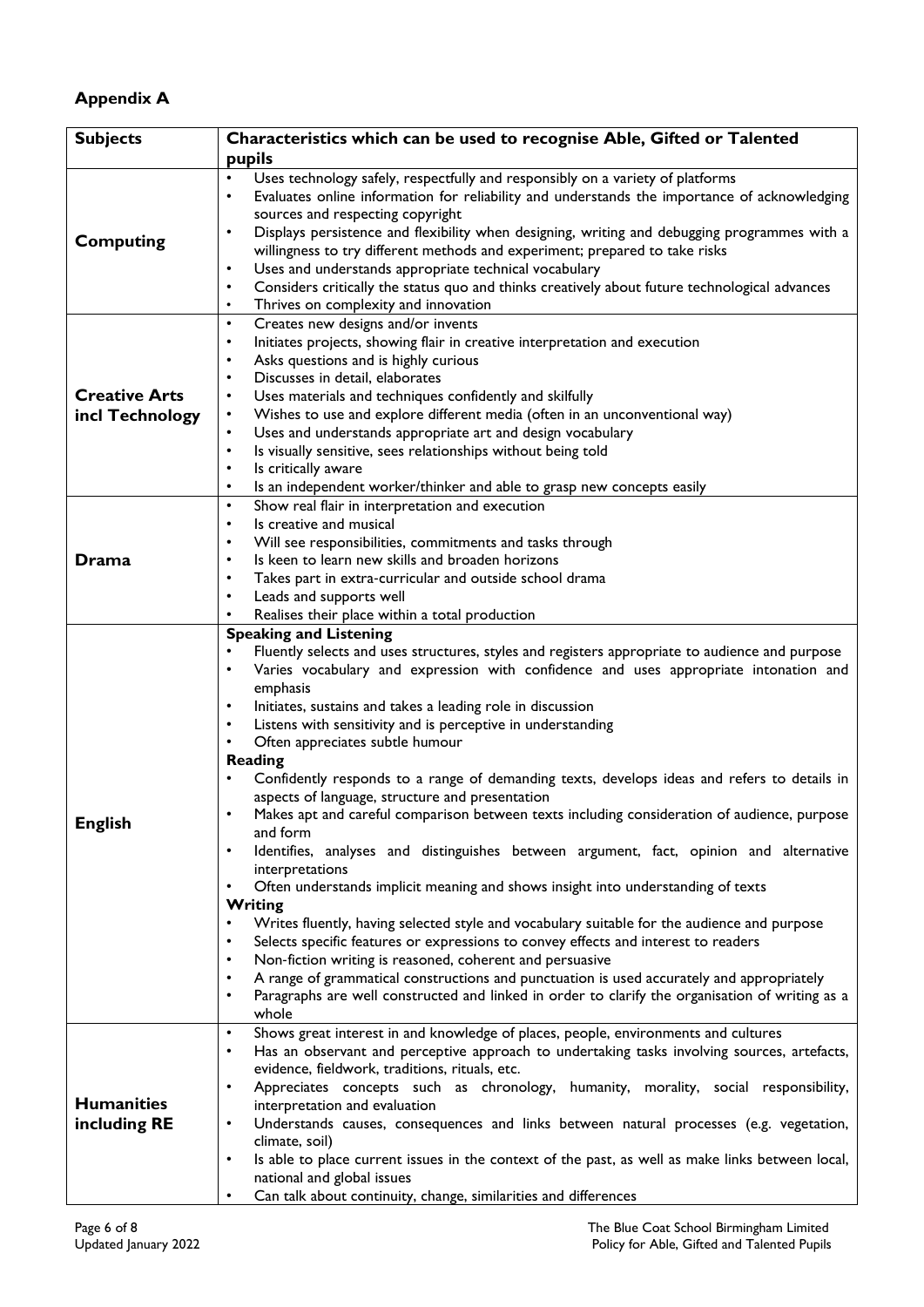|                  | Understands how humans impact on each other and the world<br>$\bullet$                                        |
|------------------|---------------------------------------------------------------------------------------------------------------|
|                  | Has high level of empathy and understanding in both oral and written work, appreciating<br>$\bullet$          |
|                  | different points of view                                                                                      |
|                  | Organises work clearly and appropriately using a range of different visual methods, including<br>$\bullet$    |
|                  | labelled diagrams, illustrations, tables, graphs and charts                                                   |
|                  | Often extends and develops open-ended tasks through independent research and additional<br>٠                  |
|                  | discussion                                                                                                    |
|                  | <b>Problem Solving</b>                                                                                        |
|                  |                                                                                                               |
|                  | Applies knowledge and skills in creative and original ways, often to new and unfamiliar                       |
|                  | contexts                                                                                                      |
|                  | Often takes valid and unexpected shortcuts<br>$\bullet$                                                       |
|                  | Displays persistence and flexibility when searching for solutions with a willingness to try<br>٠              |
|                  | different methods and experiment; prepared to take risks                                                      |
|                  | Works systematically and accurately<br>٠                                                                      |
|                  | Communicating                                                                                                 |
| <b>Maths</b>     | Asks pertinent and relevant questions that show clear understanding and curiosity<br>$\bullet$                |
|                  | Communicates reasoning and justifies methods<br>$\bullet$                                                     |
|                  | Is confident and accurate with a range of pictorial representations<br>$\bullet$                              |
|                  | Manipulates information and thrives on complexity<br>$\bullet$                                                |
|                  | Reasoning                                                                                                     |
|                  |                                                                                                               |
|                  | Is logical, intuitive and can see flaws in arguments<br>٠                                                     |
|                  | Readily sees patterns and relationships<br>٠                                                                  |
|                  | Makes connections between the mathematics learnt and new concepts<br>$\bullet$                                |
|                  | Able to reverse mathematical processes                                                                        |
|                  | <b>Speaking and Listening</b>                                                                                 |
|                  | Speaks confidently using exceptional pronunciation and accent                                                 |
|                  | Conveys meaning in fluent and detailed sentences<br>٠                                                         |
|                  | Recall of taught vocabulary is excellent<br>٠                                                                 |
| Modern           | Understands a range of spoken material, working out unfamiliar words using prior knowledge                    |
| <b>Languages</b> | <b>Reading</b>                                                                                                |
|                  | Understands a variety of longer texts, using different strategies to work out unfamiliar words                |
|                  | Writing                                                                                                       |
|                  |                                                                                                               |
|                  | Writes longer passages giving information and opinions                                                        |
|                  | Conveys meaning using a variety of tenses, sentence construction and broad vocabulary                         |
|                  | <b>Listening</b>                                                                                              |
|                  | Can identify and discuss all musical elements including the genre of a piece of music<br>$\bullet$            |
|                  | Responds to the context of the music in an accurate, insightful and appropriate way<br>٠                      |
|                  | Can demonstrate/is aware of perfect or near-perfect pitch recognition<br>$\bullet$                            |
|                  | <b>Composing</b>                                                                                              |
|                  | Can improvise a complex rhythm pattern within a variety of time signatures using both tuned<br>$\bullet$      |
|                  | and untuned instruments                                                                                       |
|                  | Can clearly demonstrate internalisation of pulse while playing and singing and can lead peers<br>٠            |
|                  | accordingly                                                                                                   |
| <b>Music</b>     | Can read the notation of a more complex piece of music (Grade 1+ equivalent (Pre-Prep),<br>٠                  |
|                  | Grade 4+ equivalent (Prep), treble and/or bass clef) using appropriate technology to support                  |
|                  | their skills when required                                                                                    |
|                  | Is engaged in the music theory programme appropriate to their level of musical progress to<br>$\bullet$       |
|                  | date                                                                                                          |
|                  | <b>Performing</b>                                                                                             |
|                  | $\bullet$                                                                                                     |
|                  | Performs in all varieties of group/solo opportunities, showing excellent performance skills,                  |
|                  | including leading peers in group and solo performances                                                        |
|                  | Works diligently in rehearsals, showing respect for other musicians and developing musical<br>$\bullet$       |
|                  | qualities for the performance                                                                                 |
|                  |                                                                                                               |
|                  | Displays a degree of excellence in the fundamental skills in one or more activities<br>$\bullet$              |
|                  | Self-motivated<br>$\bullet$                                                                                   |
|                  | Has well-refined individual skills, either in one sport or many (often will find that skills are<br>$\bullet$ |
| <b>PE/Sport</b>  | transferable and that pupils are top achievers within their year group at most sports)                        |
|                  | Has entry ability level far above that of their peers<br>$\bullet$                                            |
|                  | Has innate confidence in performing<br>$\bullet$                                                              |